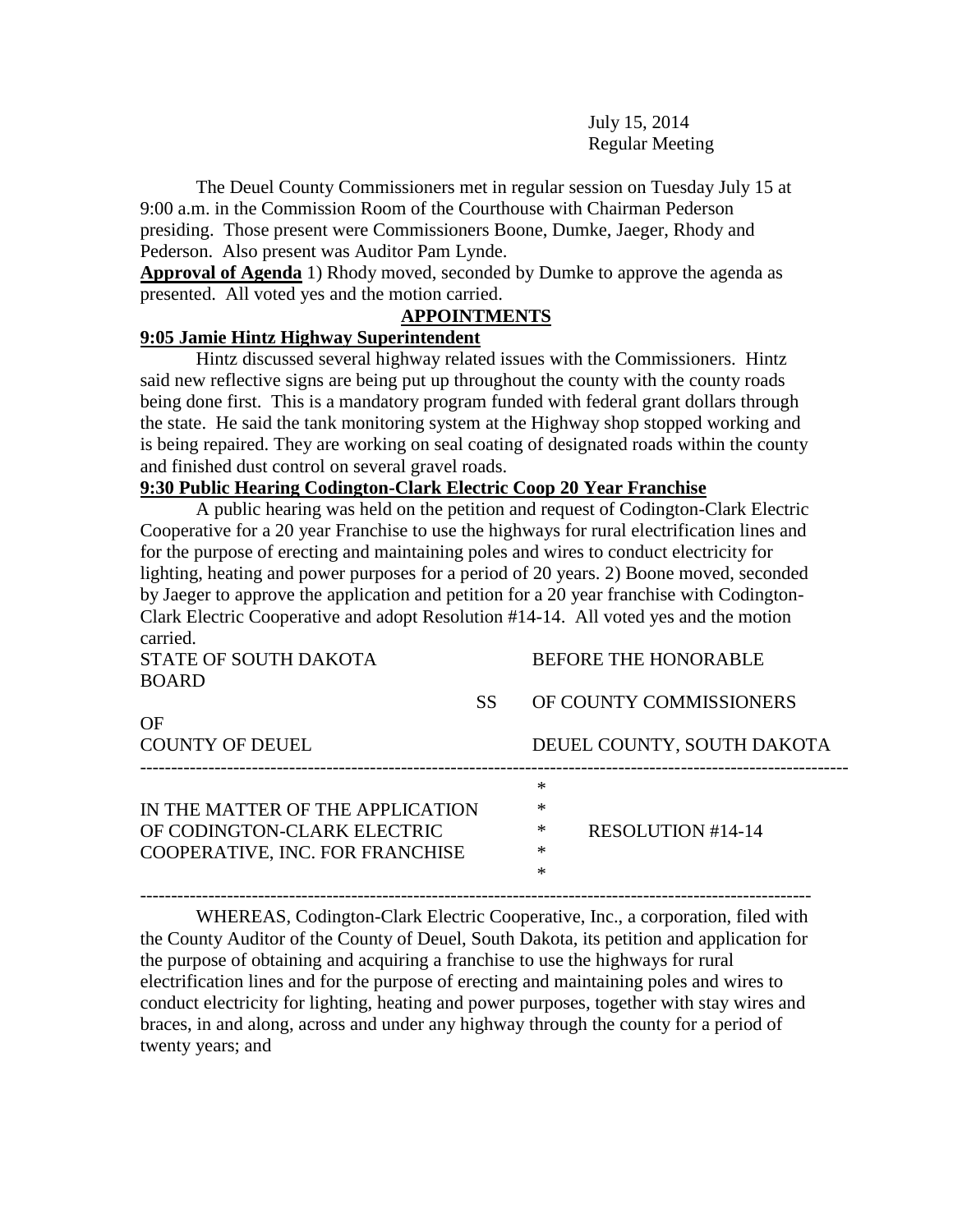WHEREAS, said petition and application was heard by the Board of County Commissioners of said County of Deuel on the 15th day of July, 2014, at the office of said board in the courthouse in the City of Clear Lake, South Dakota, due notice of said hearing having been given by mail, in strict compliance with the requirement of law, to all persons, firms or corporations owning or operating transmission, telegraph and telephone, on or along any part of the highways which the proposed transmission or distribution lines of the applicant is to occupy, all in accordance with the terms and provisions of SDCL 31-26; and

WHEREAS, no person, firm or corporation has appeared in opposition to the granting of such application, and it appearing to the satisfaction of the Board of County Commissioners that no differences have arisen or exist between the applicant, Codington Clark Electric Cooperative, Inc., and any owner of any transmission, telegraph, or telephone line on and along, across and under any part of said highways; and it further appearing to the satisfaction of the board that the construction, operation and maintenance of the applicant's distribution and transmission line as now installed and operating and with additions thereto will not interfere with the maintenance and operation of any other line upon any part of said highways;

NOW, THEREFORE, BE IT RESOLVED, by the Board of County Commissioners of the County of Deuel and State of South Dakota that the right to maintain its existing system and to erect and maintain poles and wires for the purpose of conducting and transmitting electricity for lighting, heating, and power purposes over, upon, along, across and under the highways in said County of Deuel for a period of twenty years from and after the date hereof be, and it hereby is granted to said Codington-Clark Electric Cooperative, Inc., subject to the terms and conditions of SDCL 31-26, and also subject to such further reasonable regulations as the Legislature of the State of South Dakota may hereafter prescribed, and the following, to-wit:

(1) Restore all excavated areas insofar as possible to the original topography, soil configuration, and any part of the roadway that is damaged in the exercise of this franchise.

(2) Agrees to hold the County harmless from any act of negligence on its part, its agents, or employees in exercise of this franchise.

(3) All underground crossings of hard-surfaced oil roads shall be bored.

(4) All underground crossings shall be at 90 degree angles.

(5) All underground cable shall be installed at the lowest elevation within the right-of-way insofar as possible.

(6) At no time shall the cable be buried longitudinally under the traveled portion of the roadway.

Dated this 15<sup>th</sup> day of July, 2014.

\_\_\_\_\_\_\_\_\_\_\_\_\_\_\_\_\_\_\_\_\_\_\_\_\_\_\_\_\_\_\_\_\_\_

Chairman of the Board of County Commissioners of Deuel County, State of South Dakota

 $\overline{\phantom{a}}$  , which is a set of the set of the set of the set of the set of the set of the set of the set of the set of the set of the set of the set of the set of the set of the set of the set of the set of the set of th

ATTEST:

County Auditor (SEAL)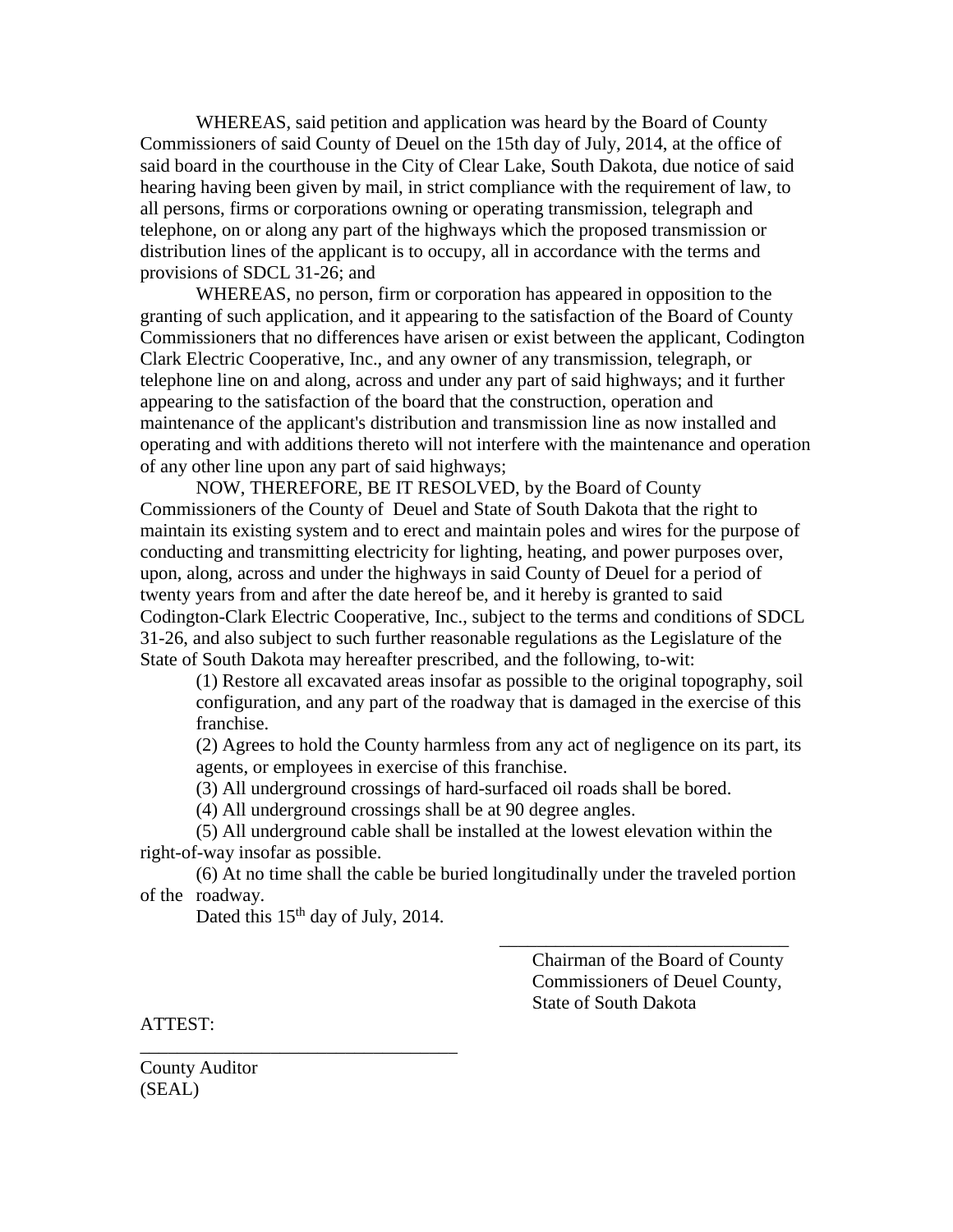#### **10:00 Tammy Baer-Community Health Quarterly Report**

Health Nurse Tammy Baer met with the Commissioners and gave a quarterly update from the Health Nurse Office. Baer stated that WIC numbers have stayed fairly steady. She presented the SD WIC Program annual redeemed amounts and number of authorized retailers for fiscal year 2013 and attended WIC training in Pierre. Baer said the back to school fair will be held again in August and the immunization audit for Community Health was done with no deficiencies noted.

## **10:30 Deuel County Conservation District**

Elois Redlin from the Deuel County Conservation Dist. and Phyllis Niemann met with the Commissioners and gave a report of the activities of the District and requested funding in the amount of \$12,000 for the 2015 budget. Redlin presented the projected budget for 2015 and a summary of the Conservation District's activities through July. Redlin said the District provides services to landowners including tree planting, tree fabric installation and no-till drill rental; in 2014 4320 trees with fabric were installed on 8.6 acres for 8 farms. The no till drill has seeded over 800 acres with probably another 400-500 acres to seed this fall. Niemann thanked the Commissioners for lifting some of the restrictions concerning planting of trees and for their support in the past.

# **10:45 Suzanne Kappes-Rural Attorney Recruitment Program**

Kappes, state court administrator, DJS met with the Commissioners to talk about the Rural Attorney's Recruitment Program. She said the program brings young attorneys to rural areas with the county being involved by committing approximately \$4400 per year towards the program, which would be a five year commitment for the county.

# **11:00 Drainage**

 3) Dumke moved, seconded by Jaeger to adjourn as County Commission and reconvene as the Drainage Board. All voted yes and the motion carried. Doug Meyer presented an application to drain on the S1/2 of 15-117-48 with the water flowing north and east and eventually flowing through culvert. He had the wetland determination and sign off of adjoining landowner. 4) Jaeger moved, seconded by Dumke to approve request and issue Drainage Permit #D14-04 to Doug Meyer on the above described property. All voted yes and the motion carried.

## **11:15 Drainage**

Keith Hinderaker presented an application to place drainage tile on the NW1/4 of 30-113-47 with the north run water ending up going north and west to a slough in Section 25 and the southern outlet water will go to drainage ditch and then slough. He had secured the wetland determination and the sign off of adjoining landowners. 5) Boone moved, seconded by Rhody to approve and issue Drainage Permit #D14-05 to Keith Hinderaker on the above described property. All voted yes and the motion carried. 6) Dumke moved, seconded by Jaeger to adjourn as Drainage Board and reconvene as County Commission. All voted yes and the motion carried.

## **11:45 Sheriff David Solem**

Solem met with the Commissioners to discuss several items. 7) Jaeger moved, seconded by Dumke to approve travel expense for dispatcher to attend NIBERS class in Pierre Sept. 16 & 17. All voted yes and the motion carried. Solem also discussed vehicle replacement.